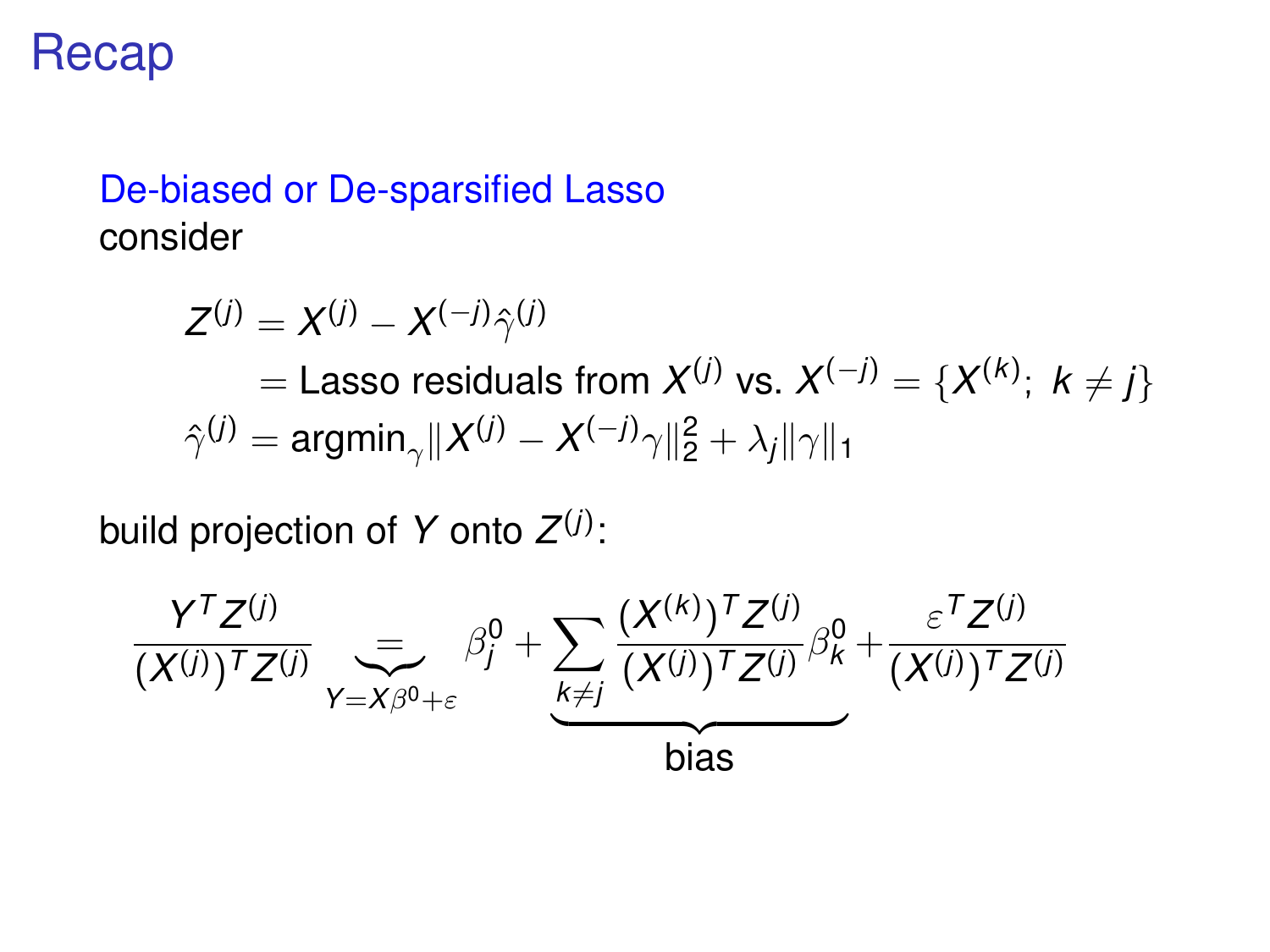estimate bias and subtract it:

$$
\widehat{\text{bias}} = \sum_{k \neq j} \frac{(X^{(k)})^T X^{(j)}}{(X^{(j)})^T Z^{(j)}} \underbrace{\widehat{\beta}_k}_{\text{standard Lasso}}
$$

 $\rightsquigarrow$  de-biased/de-sparsified Lasso estimator

$$
\hat{b}_j = \frac{Y^T Z^{(j)}}{(X^{(j)})^T Z^{(j)}} - \sum_{k \neq j} \frac{(X^{(k)})^T Z^{(j)}}{(X^{(j)})^T Z^{(j)}} \hat{\beta}_k \ \ (j = 1, \ldots, p)
$$

not sparse! Never equal to zero for all  $j = 1, \ldots, p$ 

computation: for computing all  $\hat{b}_j,\ j=1,\ldots,p$  $\sim p + 1$  Lasso fits i.e.  $O(\textit{pnp}\min(n,p)) = O(\textit{p}^2\textit{n}^2)$  comp. complexity if  $\textit{p} \gg \textit{n}$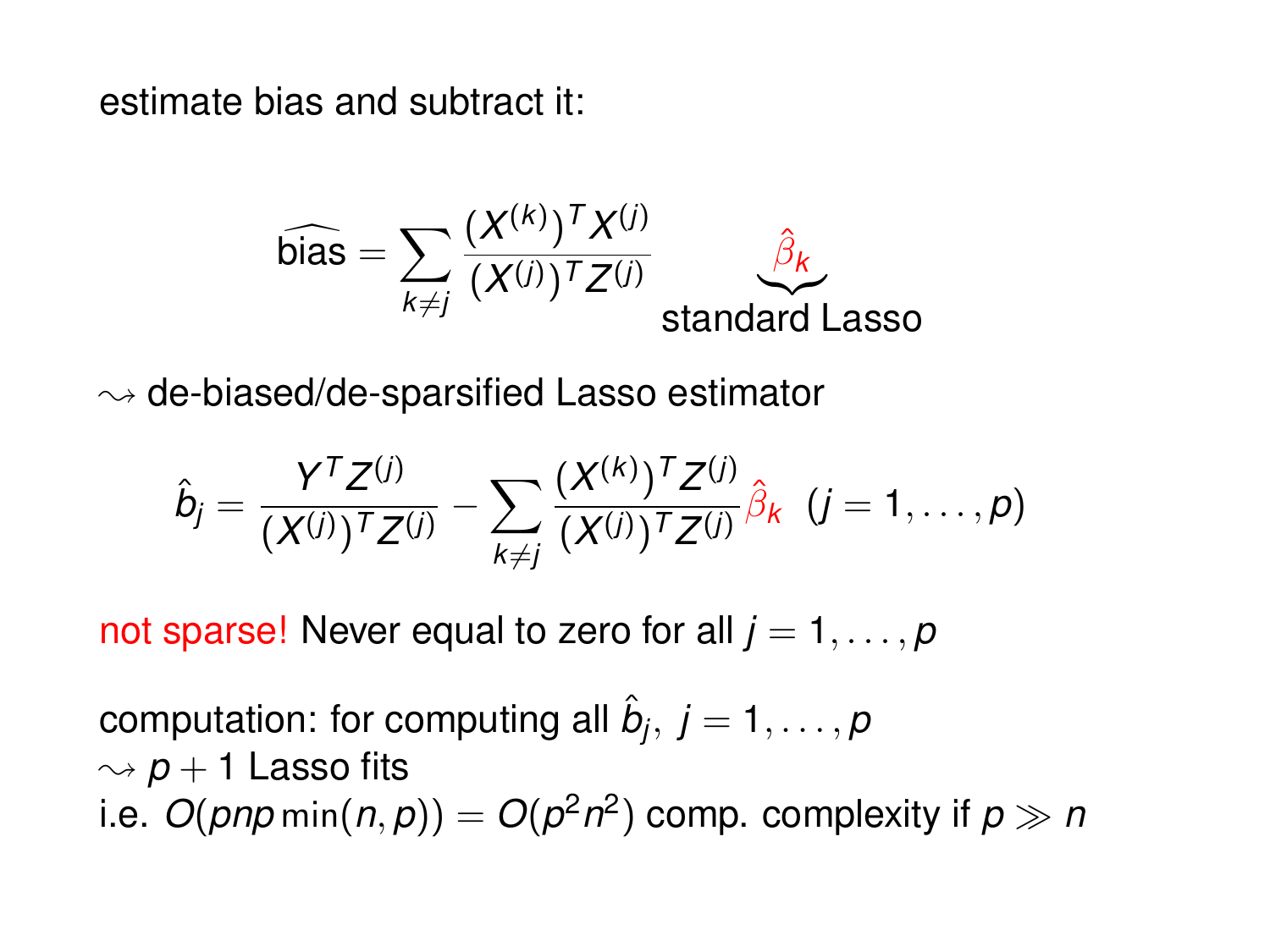*Theorem 10.1 in the notes* assume:

\n- $$
\varepsilon \sim \mathcal{N}(0, \sigma^2 I)
$$
\n- $\lambda_j = C_j \sqrt{\log(p)/n}$  and  $||Z^{(j)}||_2^2/n \geq L > 0$
\n- $s_0 = o(\sqrt{n}/\log(p))$  (a bit more sparse than "usual")
\n- $||\hat{\beta} - \beta^0||_1 = O_P(s_0 \sqrt{\log(p)/n})$  (i.e., compatibility constant  $\phi_0^2$  bounded away from zero)
\n- Then:
\n

$$
\sigma^{-1}\sqrt{n}\frac{(X^{(j)})^T Z^{(j)}/n}{\|Z^{(j)}\|_2/\sqrt{n}}(\hat{b}_j-\beta_j^0)\Longrightarrow\mathcal{N}(0,1) \ \ (j=1,\ldots,p)
$$

plugging-in  $\hat{\sigma}$ :  $\sim$  confidence intervals/hypothesis testing for  $\beta^0_j$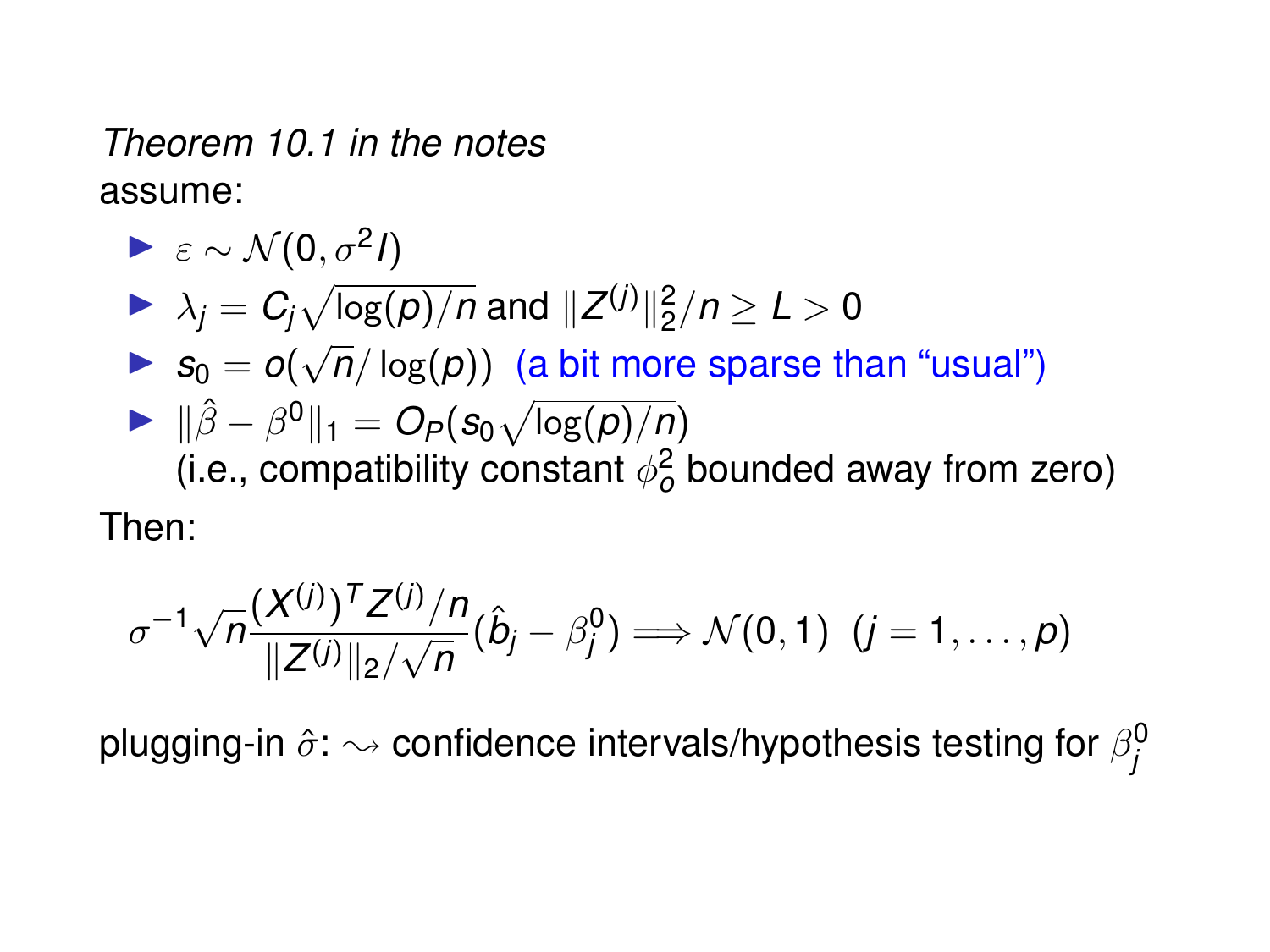more precisely:

$$
\sigma^{-1}\sqrt{n}\frac{(X^{(j)})^T Z^{(j)}/n}{\|Z^{(j)}\|_2/\sqrt{n}}(\hat{b}_j-\beta_j^0)=W_j+\Delta_j
$$
  

$$
(W_1,\ldots,W_p)^T \sim \mathcal{N}_p(0,\Omega), \ \Omega_{jj}\equiv 1 \ \forall j, \ \max_{j=1,\ldots,p}|\Delta_j| = o_P(1)
$$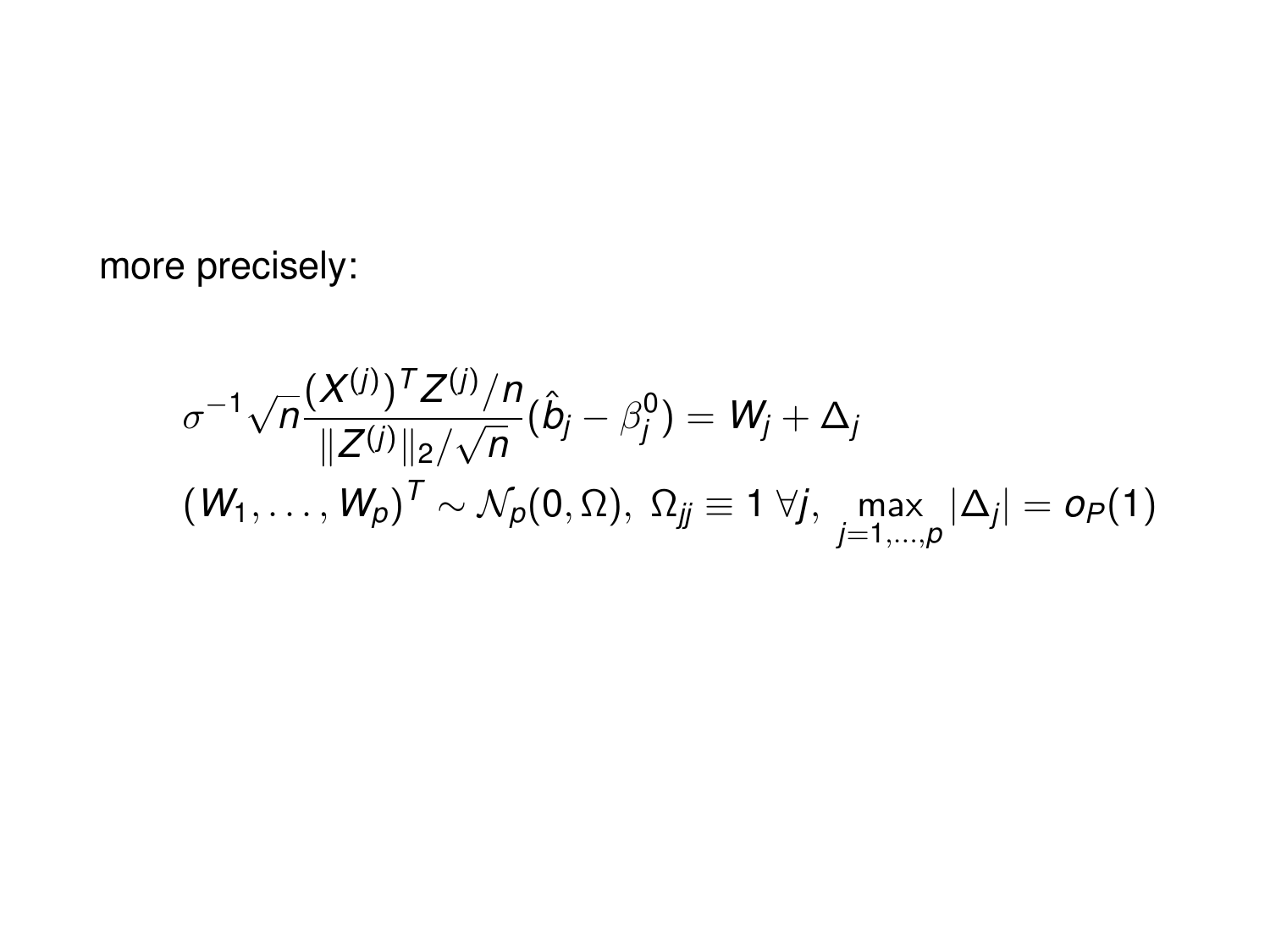test for group hypothesis: for  $G \subseteq \{1, \ldots, p\}$ 

$$
\begin{aligned} H_{0,G}: \ \beta_j^0 &\equiv 0 \forall j \in G \\ H_{A,G}: \exists j \in G \ \text{such that} \ \beta_j^0 \neq 0 \end{aligned}
$$

under  $H_{0,G}$ :

$$
\max_{j\in G} \sigma^{-1}\sqrt{n}\frac{|(X^{(j)})^T Z^{(j)}/n|}{\|Z^{(j)}\|_2/\sqrt{n}}|\hat{b}_j| = \max_{j\in G}|W_j + \Delta_j| \times \underbrace{\max_{j\in G}|W_j|}_{\text{distr. simulated}}
$$

and plug-in  $\hat{\sigma}$  for  $\sigma$